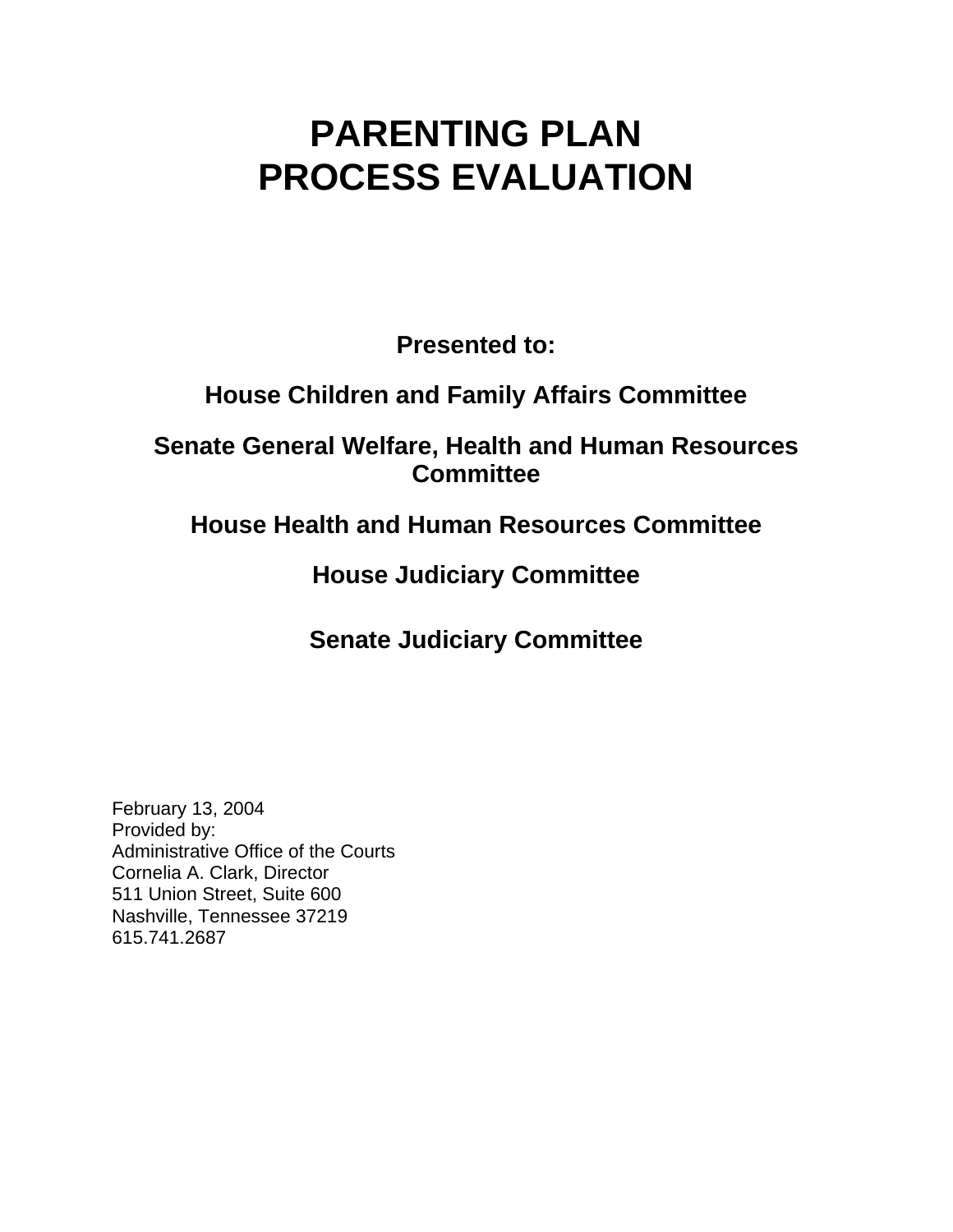### **TABLE OF CONTENTS**

| Educational Component of Parenting Plan Law Page 4 |  |
|----------------------------------------------------|--|
|                                                    |  |
|                                                    |  |
|                                                    |  |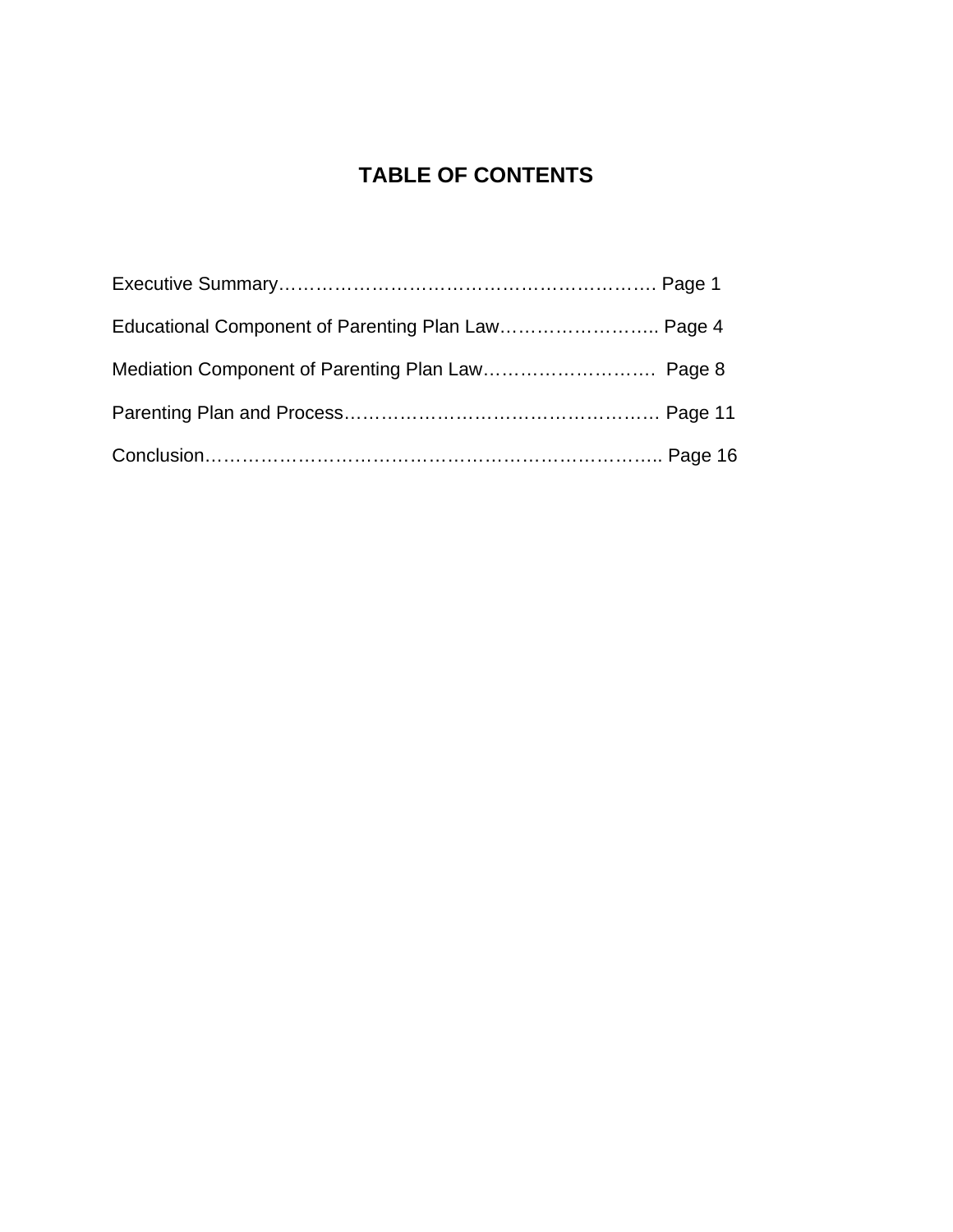### **EXECUTIVE SUMMARY**

In 2000, the Tennessee General Assembly enacted Public Chapter 889 known as the Tennessee Parenting Plan Law. Pursuant to T.C.A. §36-6-414, the Administrative Office of the Courts ("AOC ") has been charged with the evaluation of the parenting plan processes. Pursuant to such statutory responsibility this report is being submitted to the Committee on Children and Family Affairs of the House of Representatives; the General Welfare, Health and Human Resources Committee of the Senate; the Health and Human Resources Committee of the House of Representatives; and the Judiciary Committees of the House of Representatives and the Senate.

There are three primary components of the parenting plan law. They are:

- Parent education,
- Alternative dispute resolution, and
- Parenting plan statutory process.

This report provides information on each component.

To obtain information for this report surveys were developed and distributed to parents, parent education providers, family mediators, judges, clerks, and attorneys. 591 surveys were generated to parents randomly selected across the state who had gone through a divorce proceeding completed within the first 6 months of 2003. 105 were returned as undeliverable. 72 surveys were completed and returned by parents. 89 surveys were sent to randomly selected education providers throughout the state. 41 were returned. 422 surveys were sent to family mediators throughout the state. 108 of those were returned. Surveys were sent via facsimile to all trial court judges throughout the state and were also distributed at judicial conferences. 58 were returned. Surveys were distributed in the same manner to all trial court clerks. 81 were returned. 293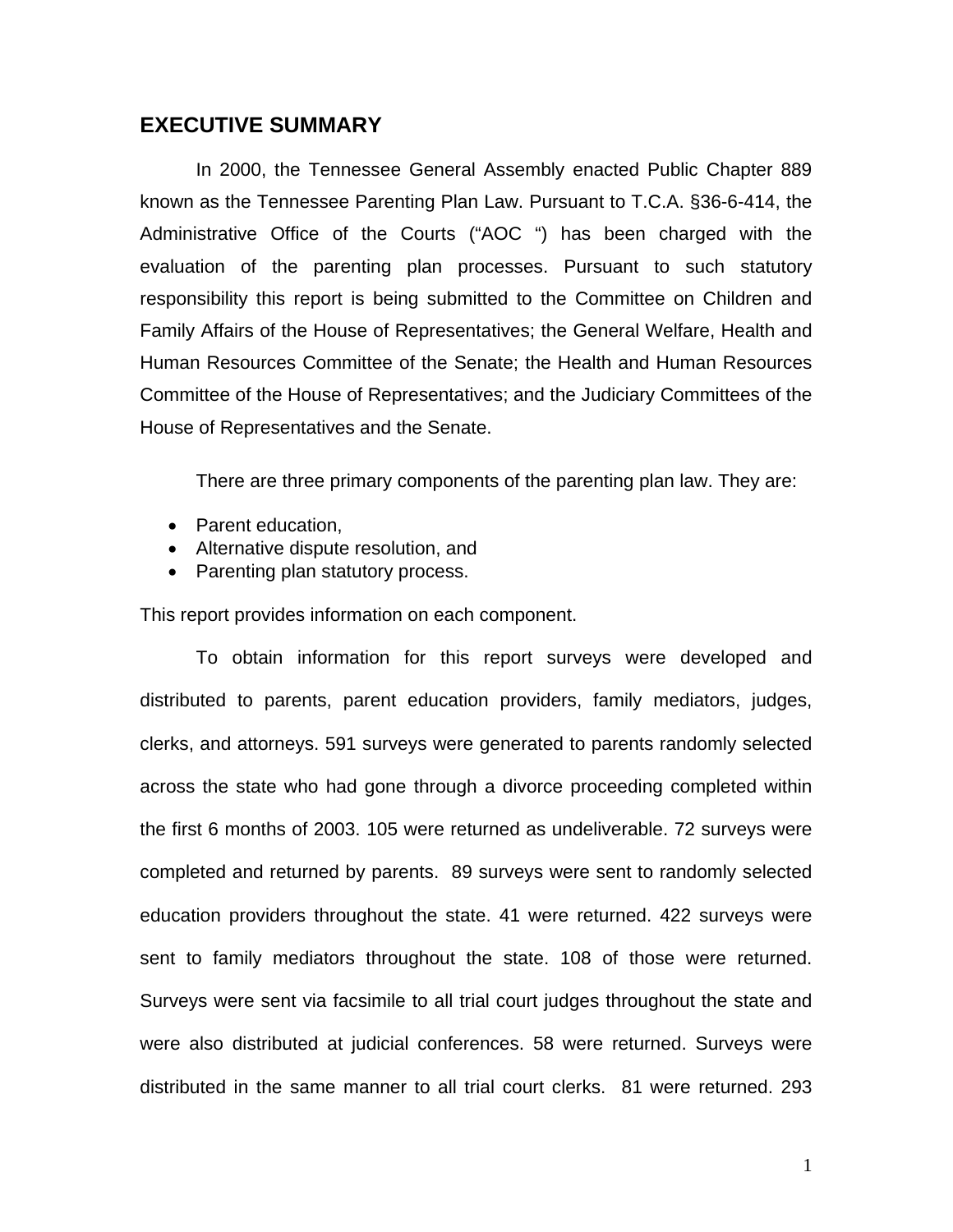surveys were generated to attorneys randomly selected across the state who had represented parents in divorce proceedings completed within the first 6 months of 2003. A total of 68 surveys were completed and returned.

Information was also gathered through random interviews with parents, educators, mediators, attorneys, judges and clerks. In addition, the nine parenting plan coordinators were interviewed.

This report is also based on information accessed from the Tennessee Judicial Information System ("TJIS") and from a file review of 627 divorce cases. The case file review sampling represented rural and urban judicial districts as well as districts that had parenting plan coordinators and districts that did not have coordinators.

It appears that the legislative goal to foster the parent-child relationship when parents divorce is being met by the parenting plan. Over 90% of the parents participating in the study found the parenting plan law provided an adequate means to foster their parental involvement. 67% of the attorneys felt the parenting plan law improved divorce procedure in Tennessee, while over 90% of the attorneys found the forms and parenting plan process satisfactory.

The study shows that judges also are satisfied with the plan. Court clerks observed that since implementation of the plan parents seem to have less confusion about their children and there were generally fewer post-divorce issues.

Between 2001 and October 2003, it is estimated that over 50,000 people have attended parenting education courses. Statistics from 65 University of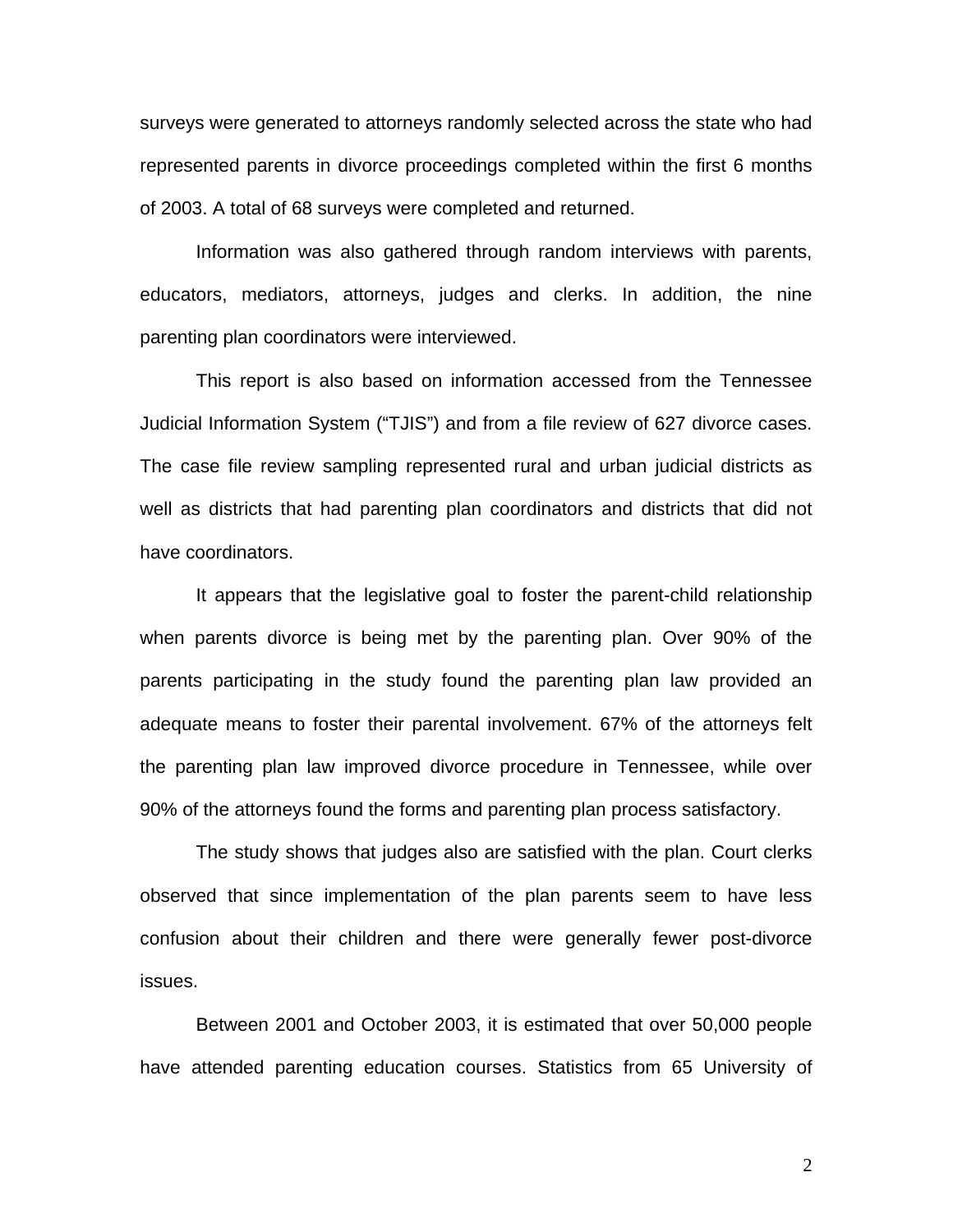Tennessee extension offices, one of the major parent education providers in Tennessee, found that over 90% of the participants stated that the classes were helpful. Of particular note, over 90% of the participants stated the classes increased both their understanding of the importance for parents to work cooperatively with each other and the importance of children having meaningful relationships with each parent. 87% of the judges and 88% of the attorneys surveyed were satisfied with the parenting education component of the parenting plan.

Judges have been pleased with the mediation component of the parenting

plan law. 78% of the parents surveyed were satisfied with the mediation services received and 67% of attorneys were satisfied with the mediation component.

The study does not indicate a need for legislative changes. While the study shows that participants are satisfied with the parenting plan law the study suggests several areas to focus on in the future. These include:

- Continue educating attorneys, parents, mediators, clerks, and parent education providers about the parenting plan process specifically the availability of reduced cost education and mediation services;
- Present the specific issue of a possible uniform parenting plan form to the Self-Represented Litigants task force that the AOC has convened and that is reviewing domestic relations/family law forms for possible uniformity throughout the state;
- Continue to be involved in ongoing policy discussions relating to the use of the parenting plan law and its processes in juvenile court paternity and custody issues; and
- Review the development of parent education courses specifically for postdivorce issues.

The AOC is willing to provide leadership, as appropriate, to address these issues.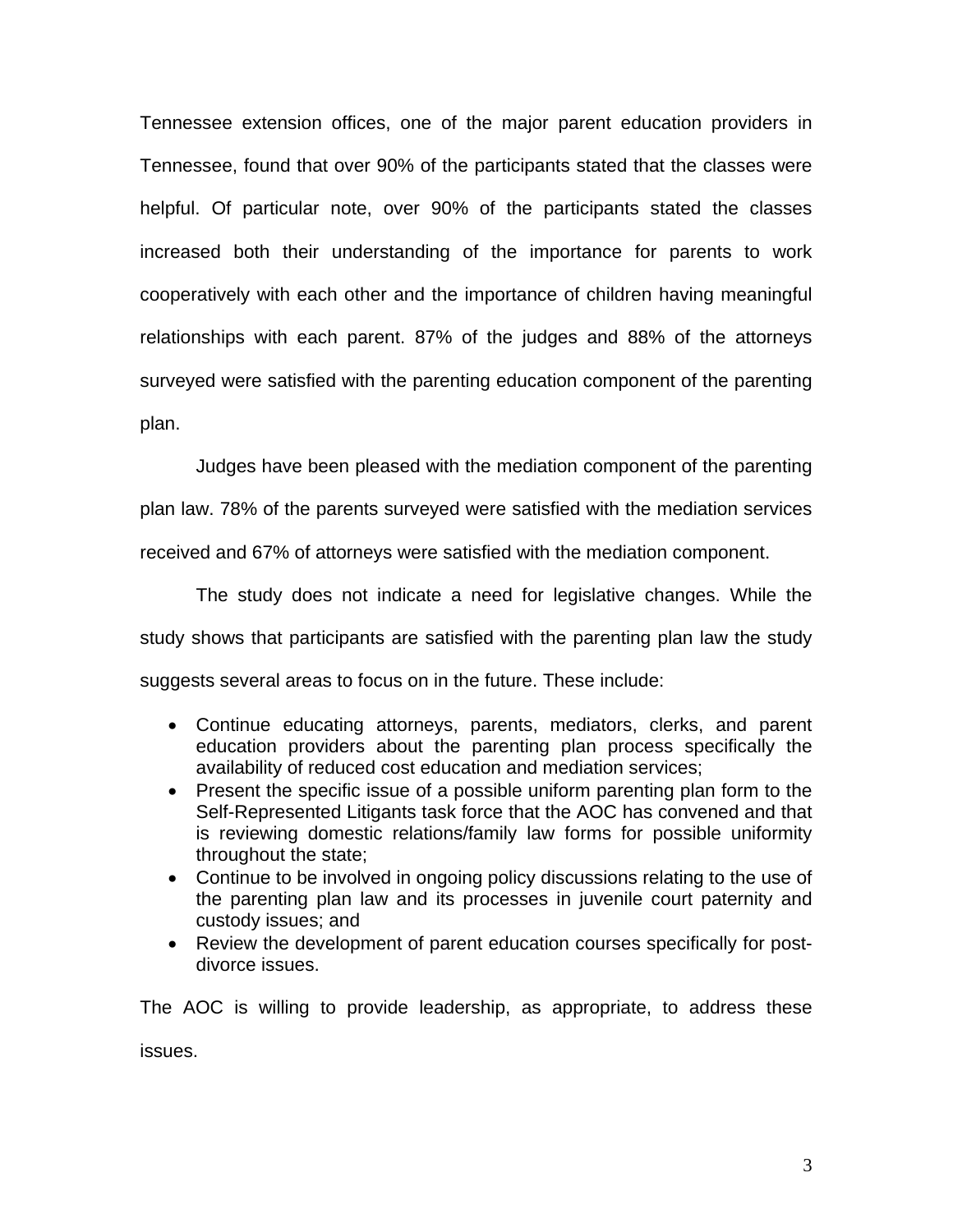### **EDUCATIONAL COMPONENT OF PARENTING PLAN LAW**

The legislature mandated that divorcing couples with minor children or parents returning to court for issues related to children attend a parent education seminar. The seminar teaches the importance of protecting and enhancing the child's emotional development as well as informing parents of the legal process. The parent education seminar cannot be less than four hours in duration.

There are approximately 94 private education providers listed throughout Tennessee. Additionally, the University of Tennessee has 65 extension agents offering education classes across the state. The frequency of the parenting education classes is dependent upon individual needs and schedule demands of the counties served. Minimum qualifications for educational providers were established as a result of the Parenting Plan Pilot. However, courts and/or their own broad-based community education committee established within each judicial district a selection process, provider qualifications, and program curriculum and provider evaluation.

It is estimated that 50,002 participants have attended parenting education classes from 2001 through October 2003. This figure was obtained from information the parent educators provided to the AOC. Of those attending the classes, 86% were currently going through divorce proceedings, 11% of attendees were involved in post-divorce child custody issues and 3% attended classes for reasons other than divorce or post-divorce issues. At least 17% of the attendees have attended mediation prior to class.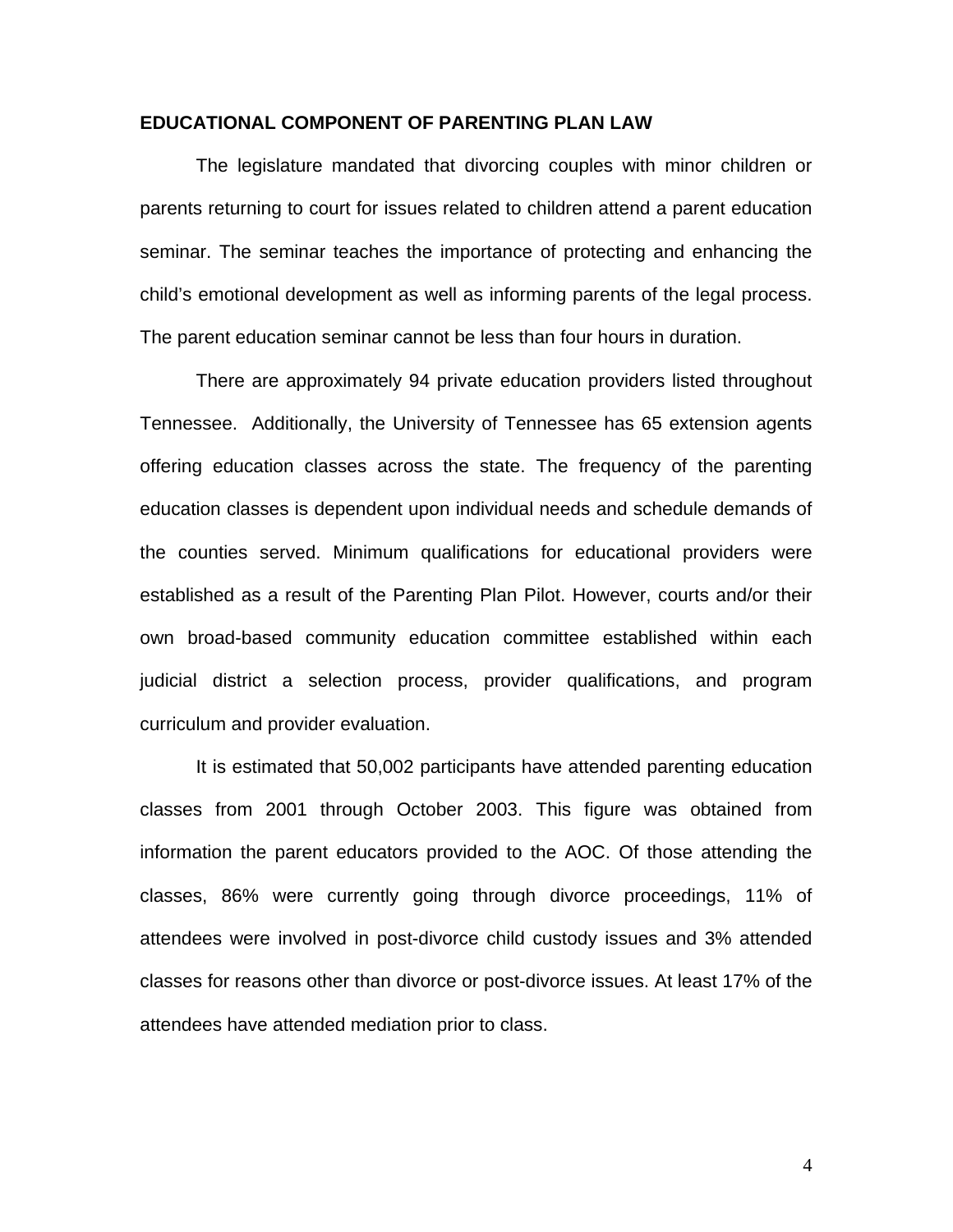Participant evaluations of the courses are voluntary. Evaluations of parenting classes provided by the 65 University of Tennessee Extension Offices for the time period January 2003 through August 2003 show 90.5% parents responding to the voluntary survey strongly agreed or agreed that the class was helpful; 93.2% strongly agreed or agreed that the class helped them understand about divorce; 91.6% strongly agreed or agreed that the class increased their understanding of why it is important for parents to work cooperatively with each other; 90.3% strongly agreed or agreed that they wanted to make a stronger effort to work with the other parent for the children's sake; 89.9% strongly agreed or agreed that the class helped them understand the importance of the children having a meaningful relationship with both parents; and 91.6% strongly agreed or agreed that the class helped them increase communication skills so as to be able to communicate with the former spouse. Comments from parents in the follow-up evaluations addressed things the parents learned from the course. These included the following:

- ... I have to be careful what I say or do, because it could hurt my child;
- Understanding things from the child's point of view, and knowing how their actions indicate they are having a problem and to remind the children daily that the other parent loves them though he is not here daily;
- Learning not to put the child in the middle;
- To realize that both parents have to cooperate for the good of the kids;
- Thank you state of TN as the class is most helpful. I learned a lot. I'm really glad this law has been passed to attend the class;
- State laws!:
- Kept me from being in contempt of court; and
- His attorney scheduled the mediation for the outstanding issues. The children being one of them. The custody of the children were the only thing we came to agreement on.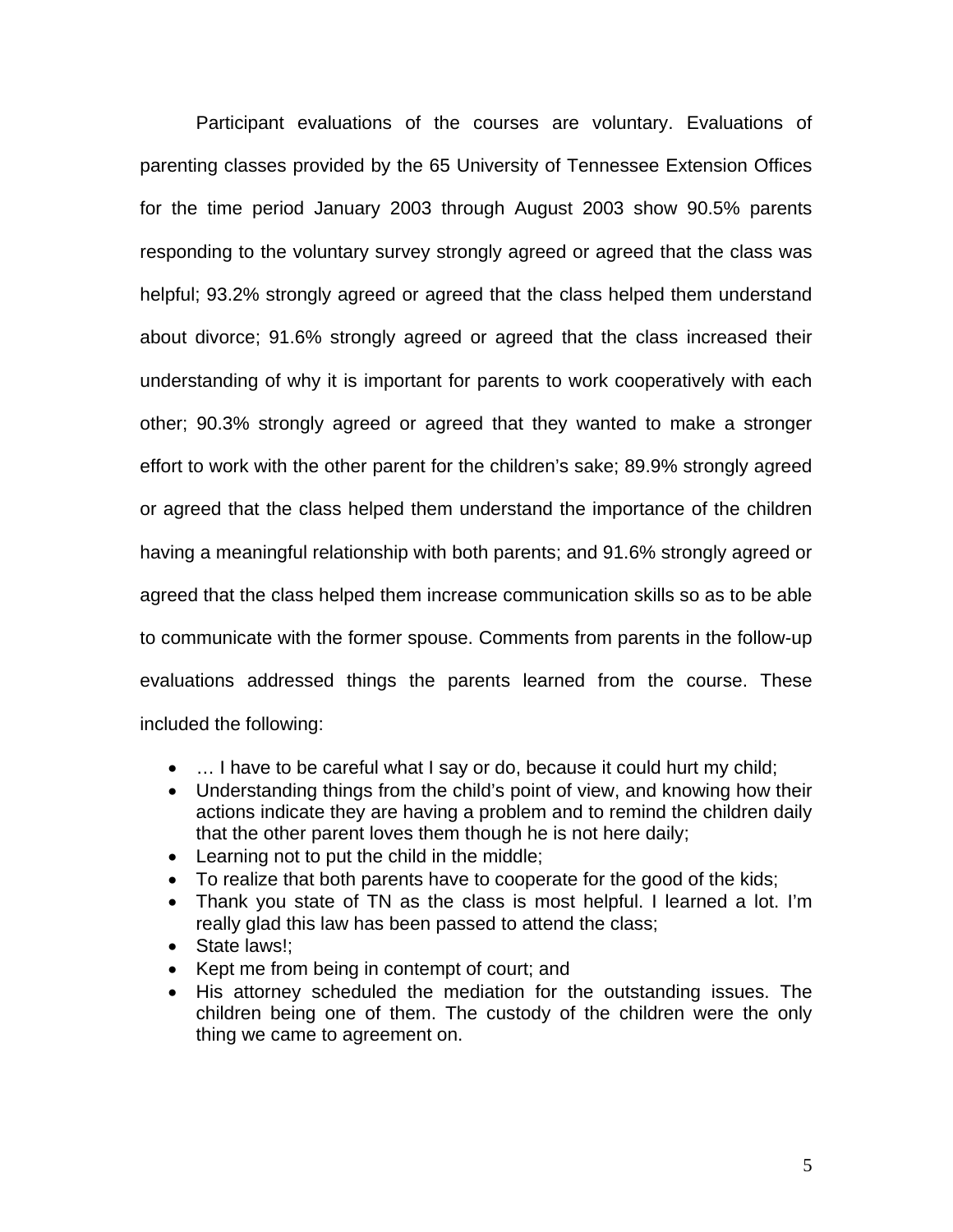It appears that the parent education courses are providing what the legislature mandated. The classes are effectively educating parents on how to protect and enhance the child's emotional development while informing the parents regarding the legal process.

Throughout the state, 42% of the educators have Masters degrees in areas including Counseling, Social Work, Education and Psychology. 41% have a Masters degree and another degree or professional license, including licenses in the areas of Counseling, Psychology, Social Worker and Marriage and Family Counseling. 82% of the educational providers reported having received special training regarding parenting classes. 99% of the education providers were selected through a process established by the judicial districts where the providers wished to provide services.

Education Providers offered the following suggestions to help improve future parenting classes:

- Obtain feedback from judges and attorneys on specific information they would like provided in the classes;
- Receive legislative updates concerning child support, parenting plans and custody issues;
- Establish reporting requirements for all education providers,
- Provide additional training for attorneys on utilization of the parenting plan and parenting classes; and
- Establish a uniform process for handling certificates upon class completion.

In addition, some parent educators have questioned whether one 4-hour class is sufficient to make lasting, significant difference in parenting behaviors. Of particular interest, one judicial district offers a 12-hour parenting class over six 2 hour sessions. The philosophy behind the multiple sessions, was stated in this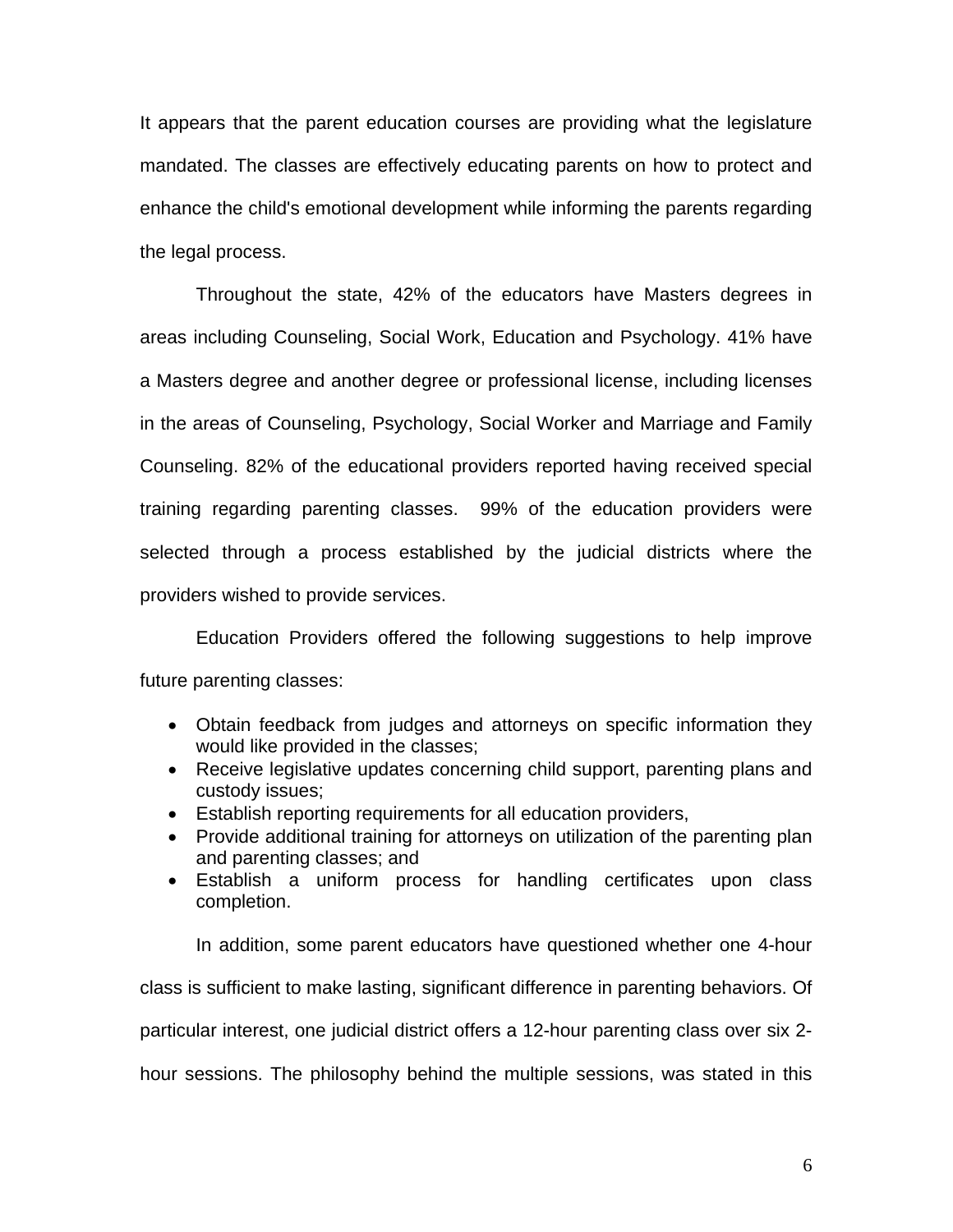way: "People need time to process information. If time is allowed to process information [that is] learned adults become more motivated." From the survey responses, however, it appears parents feel the current classes are educational and helpful.

Currently, courts cannot deny a couple a divorce because either one or both parents did not attend the parent education course. The courts, however, are encouraging parents to attend classes using several methods. These methods consist of issuing show cause orders requiring parties to appear before the court to explain lack of attendance. Parties can be held in contempt of court for failure to attend the course and therefore can be punished by fine and/or up to ten days in jail. The party who fails to attend a parenting education class may have his or her visitation rights withheld or restricted until class requirements are completed. Courts have also granted sole-decision making authority to the other parent if one does not attend seminar. It appears the law gives the courts sufficient ability to enforce attendance without the option of denying a divorce for lack of compliance.

The majority of judges, attorneys, clerks, and mediators have indicated parenting classes are effective. 87% of the judges surveyed were very satisfied or satisfied with the parent education component of the parenting plan. One judge commented that "the parent education classes are a key factor by confronting the parents to show that their own conduct, and not necessarily just the other parent's conduct, can have an adverse [effect] on the children who are caught in the middle." 88% of attorneys are satisfied with the parent education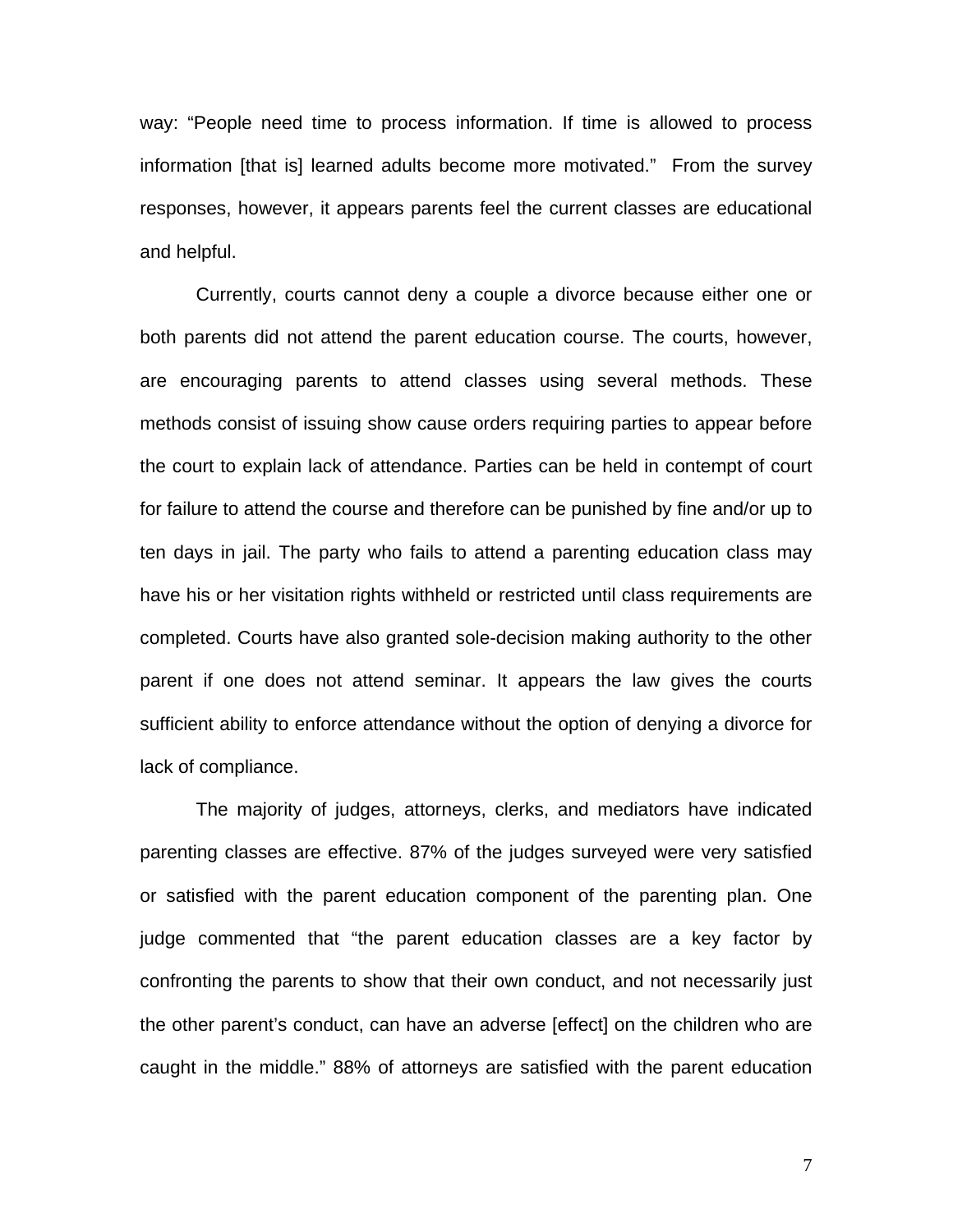component of the law. Clerks also felt the courses helped parents through the process. A parent's attendance at a parenting education class, especially during the early stages of a divorce proceeding, positively impacts both the development of parenting plans and settlement in mediation. The survey of the family mediators indicated that in 61% of the cases they mediated, the parents had attended to the parent education course first. 74% of these cases resulted in total or partial parenting plan agreements being reached. 51% of the mediators stated that the parents' attendance at the parent education course helped with the mediation process. Mediator comments include the following:

- If both parents attend class, settlement percentage increases substantially.
- Parties are informed by the class and thus have equal bargaining powers since knowledge is power.

It appears that the parenting education course is following the statutory mandates and is in fact accomplishing the intent of the parenting plan law by protecting and enhancing the child's emotional development and informing the parents regarding the legal process.

#### **MEDIATION COMPONENT OF PARENTING PLAN LAW**

Mediation for development of parenting plans is not mandatory. Parents may voluntarily enter into the mediation process at any time during the divorce process, or the court may issue an order requiring mediation. To date, many judicial districts strongly encourage mediation before setting a trial date.

Local court rules vary regarding mediation. Some local court rules require parties to mediate if an agreement is not reached forty-five days prior to setting a trial date. Other local court rules require parents to go to mediation if a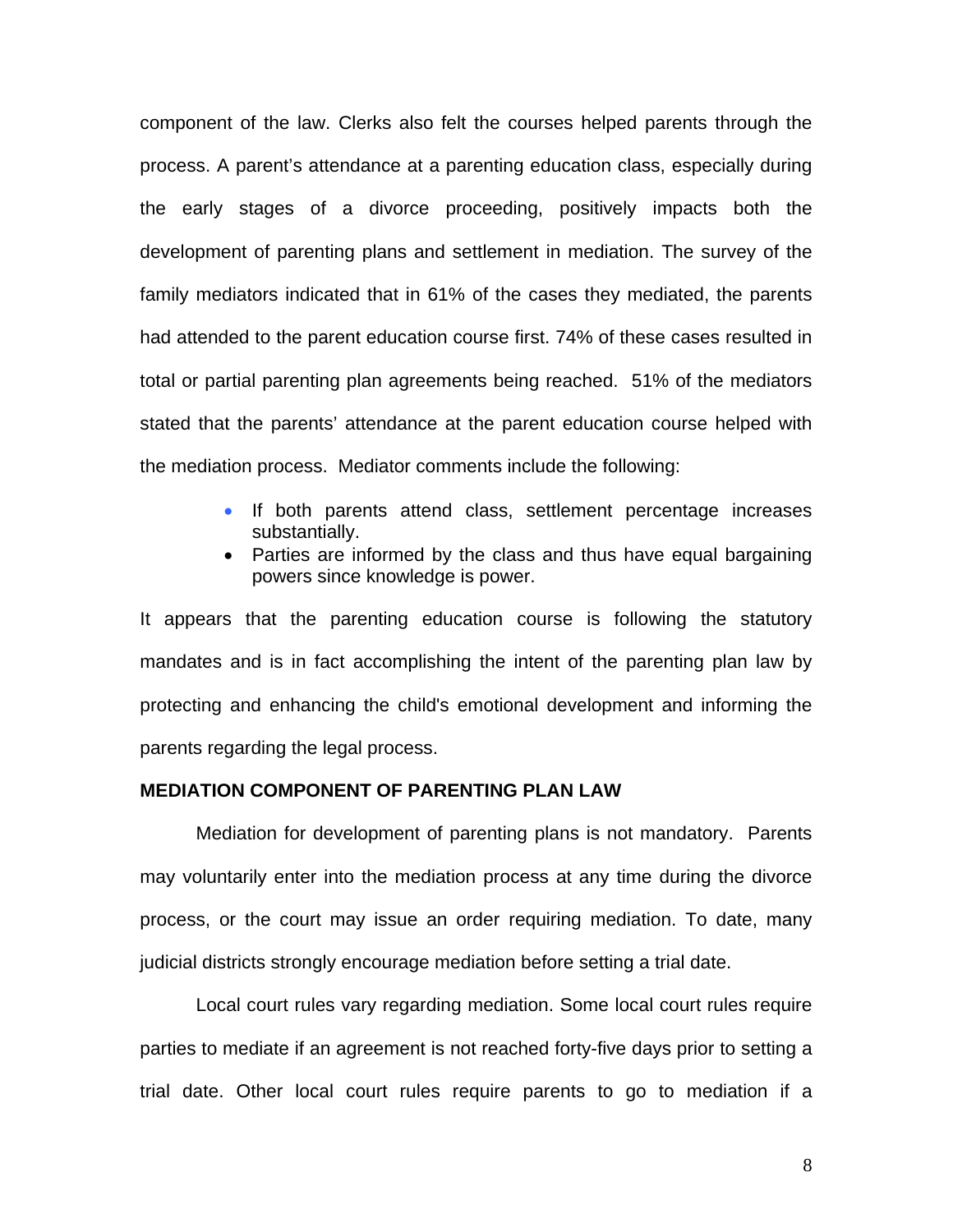permanent parenting plan is not signed by both parties, approved by the judge and filed with the clerk within 120 days of service of process. Judges account for 33% of referrals to family mediators for divorce/post -divorce parenting plan mediation. 56% of referrals to family mediators are initiated by the attorney recommending it to his/her client. The AOC will refer this finding to the Tennessee Judicial Conference Bench/Bar Committee. This committee, composed of both representatives of the judiciary and the bar, has been involved in studying local rules of practice.

Should the court order mediation, a Supreme Court Rule 31 listed mediator must be used. These mediators must have a minimum of 46 hours of training in mediation. To become a Family Mediator listed as having special training in domestic violence, the mediator must complete additional training on domestic violence issues. T.C.A. §36-6-409(5)(B) Courts are provided a list of approved Rule 31 mediators by the AOC. The AOC website also lists all Rule 31 listed mediators willing to mediate in each county. Mediation fees may be taxed as court costs. Courts may also determine that cases are appropriate for pro bono mediation. Pro bono mediations are processed through legal services offices. The court can order that the costs of reduced fee or no fee mediations be paid through the Parent Education and Mediation Fund that is managed by the AOC and is distributed pursuant to Supreme Court Rule 38. If ordered to be paid from this fund, mediators can charge a maximum of \$50 per hour in-session time and \$40 per hour out of session time for a total of 10 hours. It should be noted this is the same rate of pay that attorneys receive in court-appointed indigent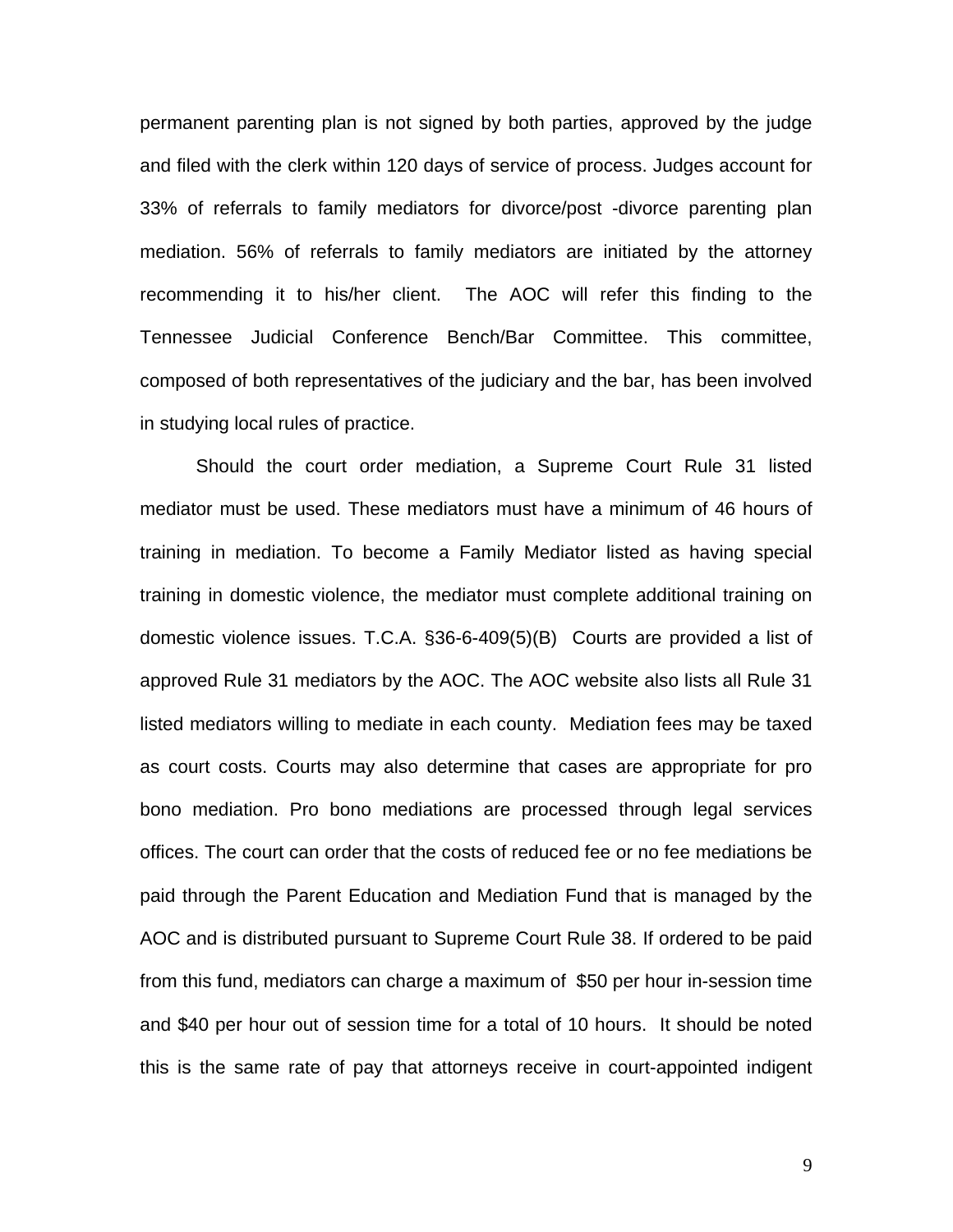cases. The judge may select a mediator for the parties, or the parties may agree on a particular mediator. Mediators are available in all counties because many mediators are willing to work statewide. If mediators are not readily available, the court can order a settlement conference with a Special Master. T.C.A. §36-6- 402.

The court cannot order mediation in every case. Dispute resolution is prohibited if a parent has willfully abandoned a child for an extended period of time; if there has been substantial refusal to perform parenting responsibilities; or if a parent has engaged in physical or sexual abuse or a pattern of emotional abuse of the parent, child or of another person living with that child. T.C.A. §36-6- 406(a) In cases where there are allegations of domestic violence, where there is an order of protection, or where there is a criminal conviction for domestic abuse mediation can only take place after the court makes certain findings as delineated in T.C.A. §36-6-409(5).

Most parents that were surveyed by the University of Tennessee Extension Office learned about mediation because of an attorney recommendation or it was court ordered. 16% learned about mediation through the parent education course. Parents in the same survey who did not participate in mediation did not do so because the parties were able to work out the parenting plan without the need for outside help. 27% of those that did not attend mediation stated their attorneys completed the parenting plans.

Of the parents surveyed, 78% were satisfied with the services received in the mediation process. 67% of the attorneys were satisfied with the mediation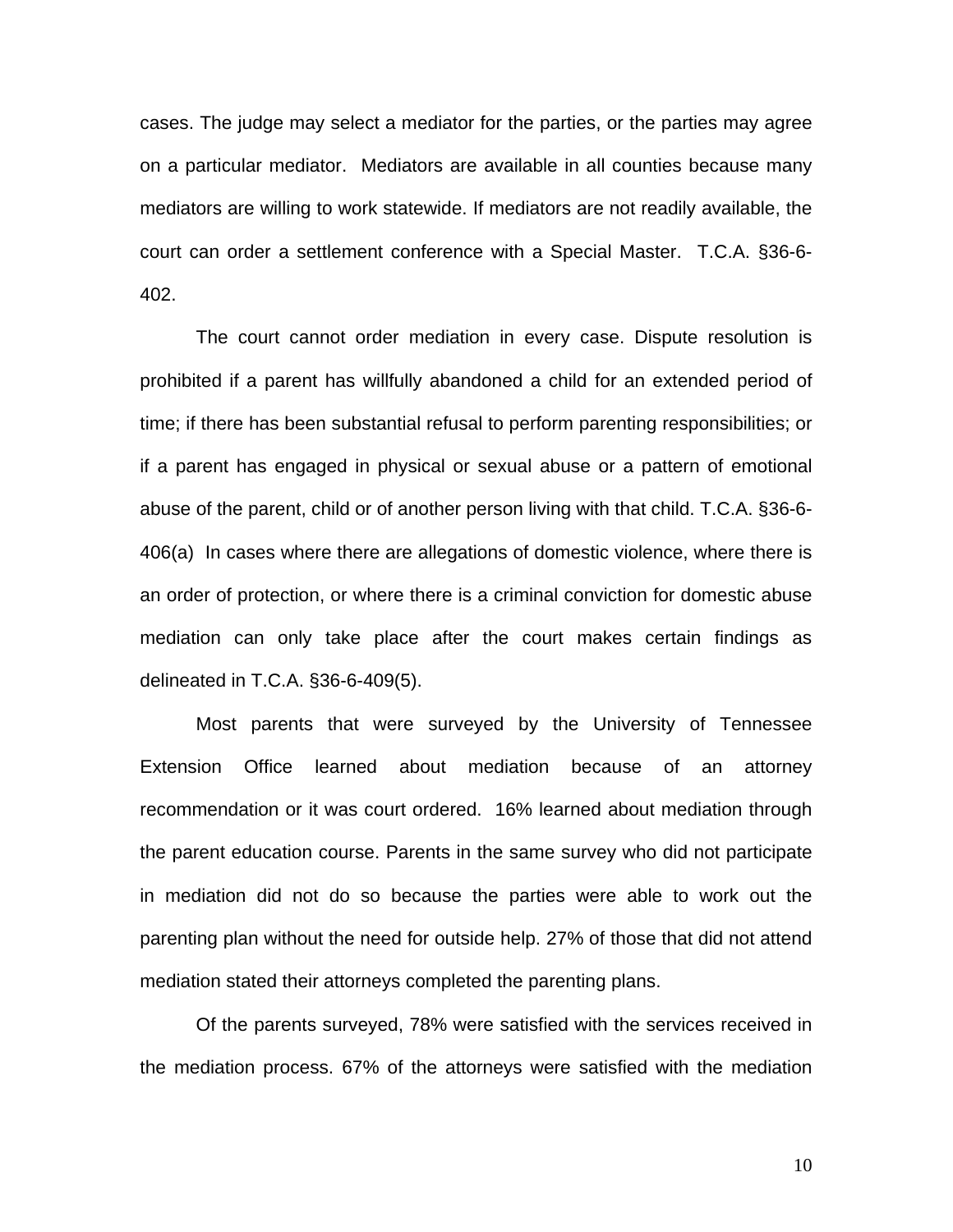component of the parenting plan law. Attorneys were generally satisfied with the services their clients received in the mediation. Judges were pleased with the mediation component of the parenting plan law also. Comments from the judges included:

- A strength of the plan is mediation for future disputes;
- The parenting plan along with mediation has drastically reduced contested divorces and reduced cases coming back; and
- Changes which will surely occur are provided by providing means of changing permanent parenting plans through mediation first, then trial.

It was also learned in this study that juvenile courts are sending parties to mediation for parenting plans in paternity cases. Currently, there are two counties using specially trained mediators for juvenile cases and the mediation is provided without cost to the parents. According to the Tennessee Council of Juvenile and Family Court Judges 2002 Annual Report, there were 18,003 referrals to juvenile court for parentage issues (custody, visitation, paternity/legitimization and child support) during the time period of January 1, 2002 and December 31, 2002. This represents 12.5% of all juvenile court referrals. Given the large number of custody cases heard by juvenile courts, the legislature may wish to address the issue of whether the parenting plan law should be expanded to juvenile courts, and whether any modifications to the law would be necessary due to the large numbers of self-represented litigants in juvenile court.

### **PARENTING PLAN AND PROCESS**

The parenting plan process in Tennessee has provided the opportunity for parents to feel more involved in decisions concerning their children's future when a divorce takes place. Research has shown that most parents, attorneys and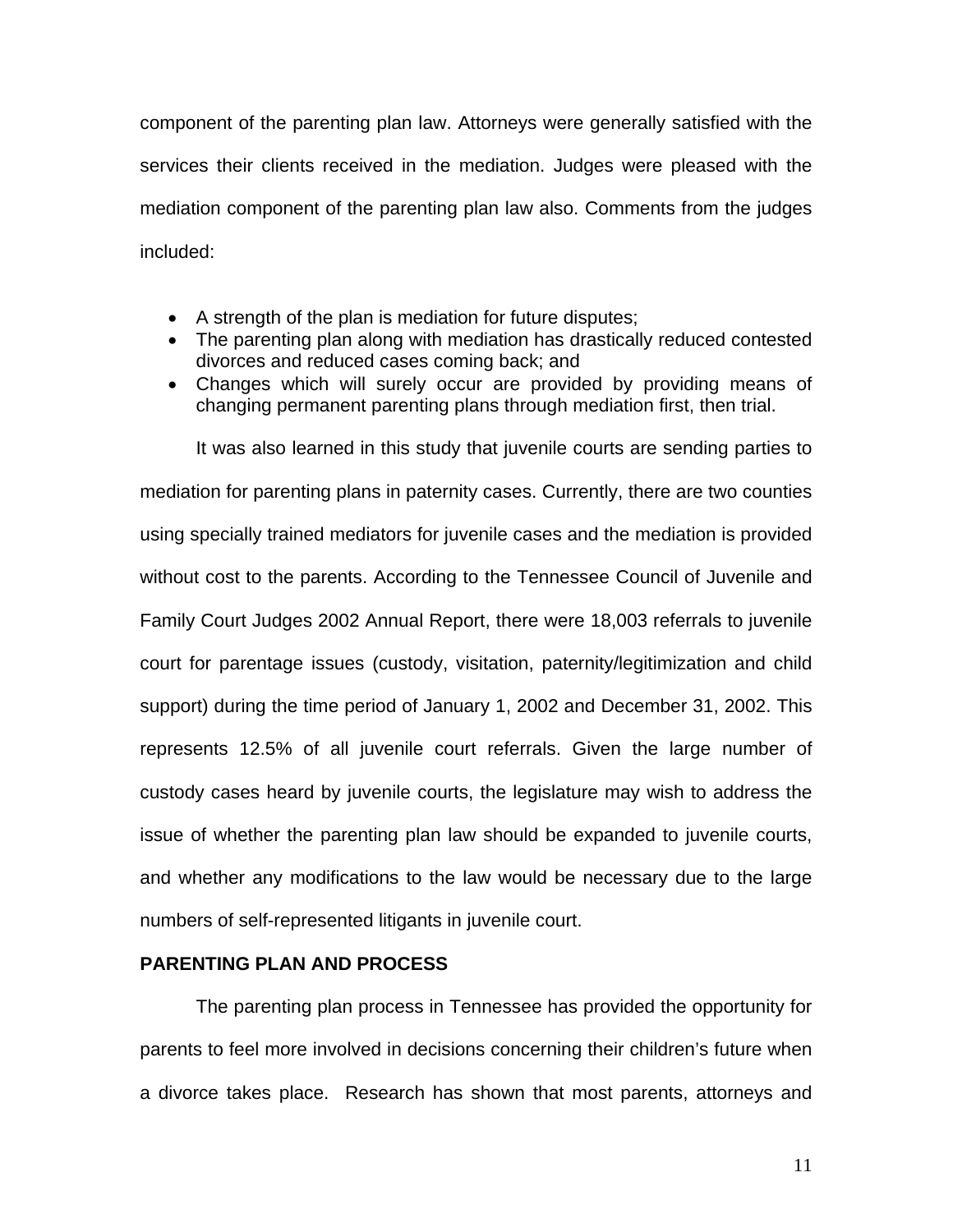judges have found that the process is not too difficult or complex. Research also shows that parents, judges, attorneys and mediators feel the parent education course provides the parents with information to help them with the parenting plan process and that mediation helps with the process of developing a parenting plan. To date, post-divorce modifications of the parenting plans are not occurring in the majority of cases. When modifications occur, most are often regarding issues of child support. it appears the parenting plan process is meeting the legislative intent to foster the child and parent relationship.

Of parents surveyed, 91% felt the parenting plan forms were adequate. 94% of parents surveyed felt the parenting plan law allowed him/her to adequately participate as a parent. 94% felt the procedures for the parenting plan, specifically its formation and filing, were not too difficult to comply with or understand. Parents' comments included the following when asked for strengths of the parenting plan process:

- Gives guidelines for parents to follow,
- For parents who argue over visitation, the plan covers it all,
- Defines clearly the schedule and is fair to all,
- It preempts many problems. It's great to have it in writing,
- The parenting plan offers a variety of options, however parents should be stressed to follow it.

A weakness of the parenting plan process is the fact that 86% of the parents surveyed did not know that there was a process for reduced fee or no-fee parent education or mediation. Most attorneys surveyed had not used the process. One commented it was too burdensome a process. All other attorneys that had used the process felt it was satisfactory.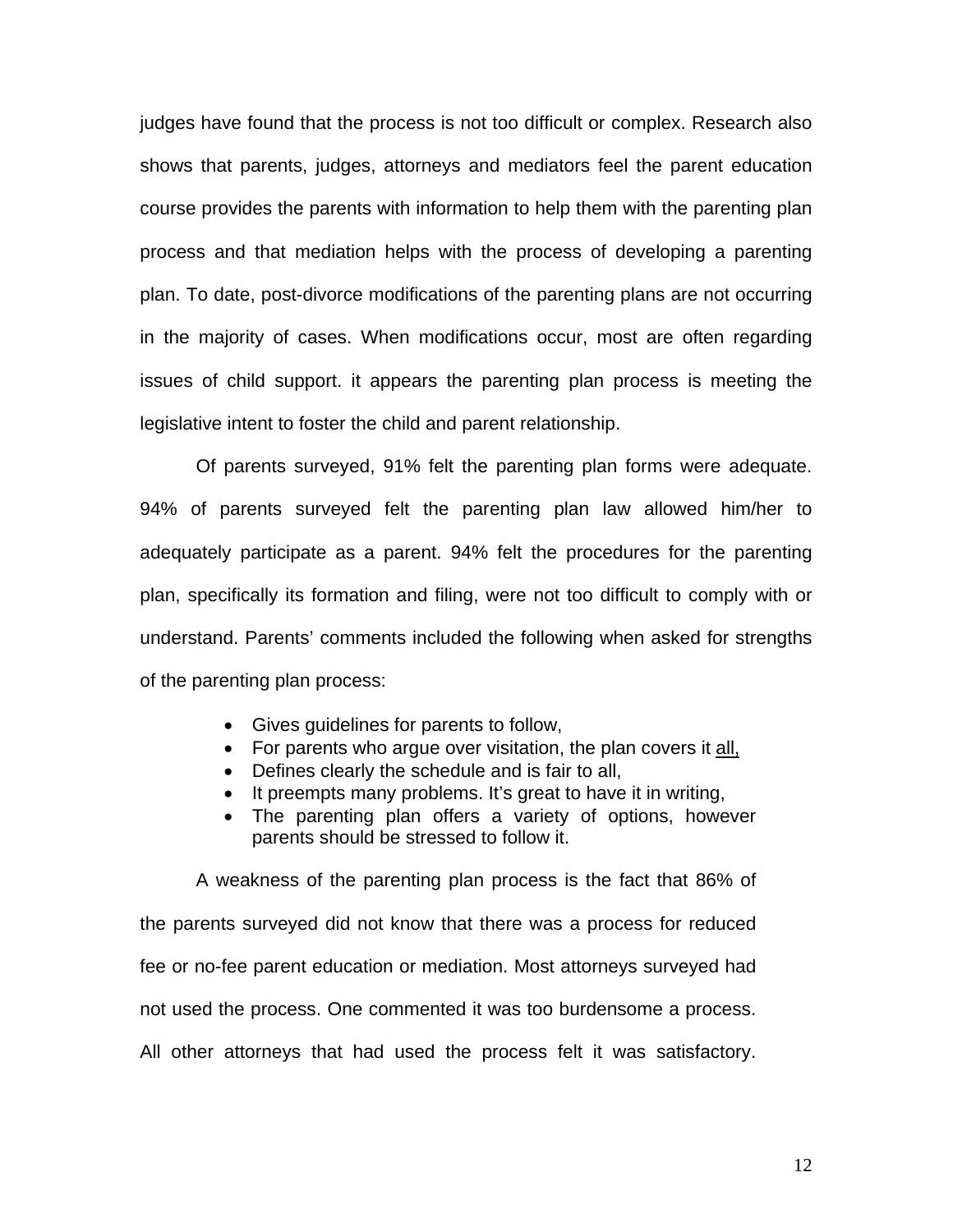Education regarding the availability of this benefit appears to be necessary.

Attorneys appear to be content with the parenting plan law. 92% of attorneys surveyed were generally satisfied with the parenting plan form. 89% stated that the forms and the procedures were not difficult to comply with. 75% felt that there should be a parenting plan form that is statutorily mandated for use by every court with divorce jurisdiction. Overall, 67% of attorneys felt that the Tennessee parenting plan law improved divorce procedure. Strengths of the parenting plan law per the attorneys are that the plan:

- Provides answers to facts and questions; roadmap for parents,
- Reduces litigation especially post divorce litigation,
- Provides consistency,
- Is really a lifesaver for the lawyers as much as the parents,
- Requires greater attorney/client interaction which I believe takes more time, but is beneficial to the parents and children,
- Is a huge step in family law progress and family relationships all together. I spend a considerable amount of time in the details of the plan with my client. When that is done, and the client and the other parent have a detailed plan there is minimal to no future problems even in the most heated case. This is beneficial to all involved, especially the children,
- I am an advocate for the amount of detail the law mandates and I feel the parties are much less likely to return to court as a result thereof, and
- … it was common practice in this judicial district for attorneys to submit marital dissolution agreements that provided that the non-resident parent would have liberal visitation with the parties children. These plans inevitably lead to further litigation because one parties view of liberal visitation was often different then the others. Forcing attorneys to focus on those things which they should have focused on prior to the adoption of the parenting plan law has ended this shoddy practice.

When asked about the weaknesses of the parenting plan process attorneys

responded as follows:

- Temporary parenting plan starts battle as to who will "have control.",
- I believe it has complicated an already complicated system and that it has financially overburdened the participants of the divorce,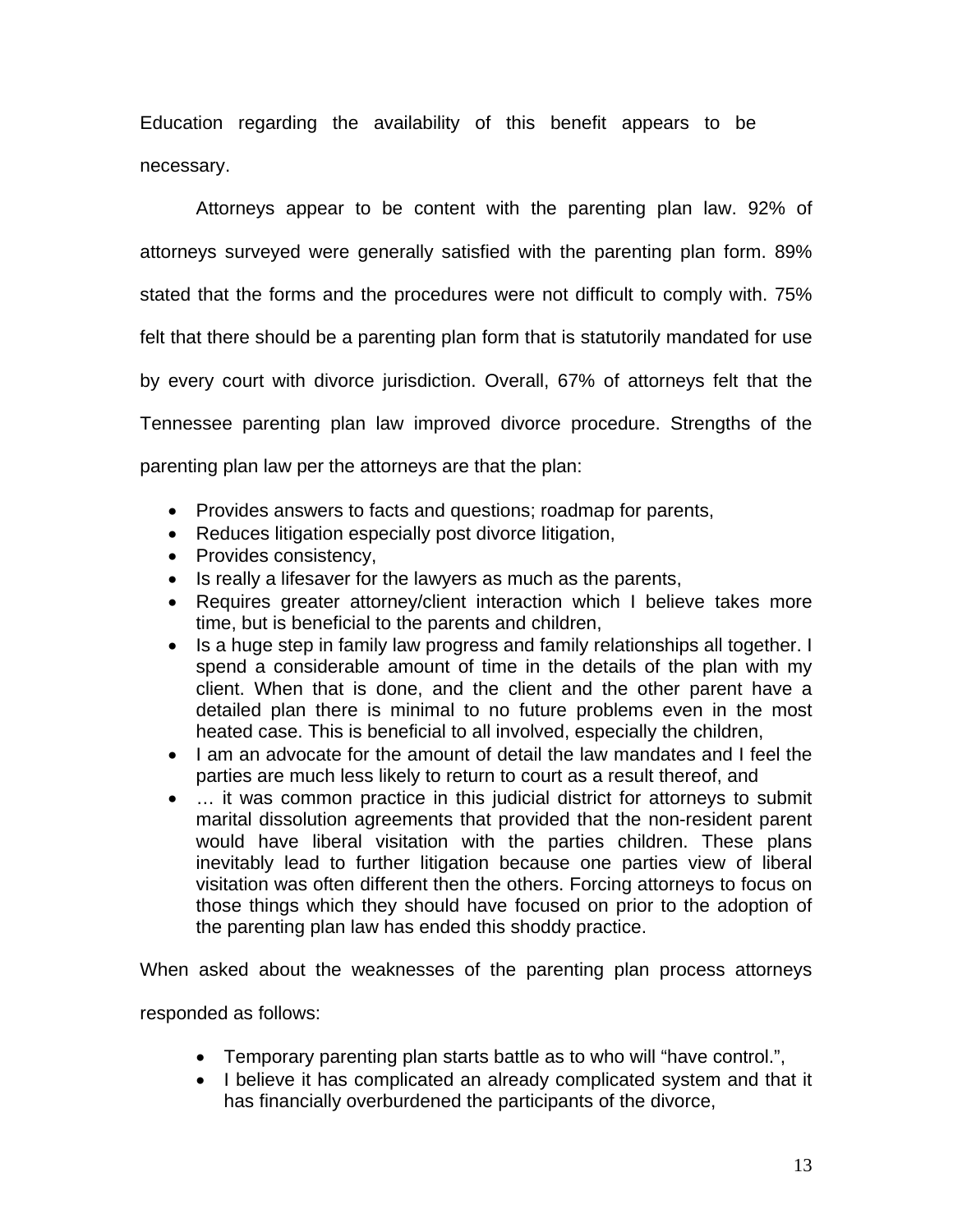- Get rid of all local rules of court as they apply to the parenting plan and make it a statewide uniform rule,
- Increases costs because of mediation and education course costs being added,
- Need flexibility in addressing variations that are bound to occur, and
- Too much paperwork.

Judges surveyed were satisfied with the parenting plan law. When asked

about the strengths of the plan judges responded that:

- ... the parenting plan law has made a significant impact to decrease the adverse affects that divorce has upon minor children,
- Since implementation of the parenting plan law and its requirements, I have seen a significant drop in the number of contested custody cases, both temporary and final. A contested matter is now the exception rather than the rule, and
- I have gone from weekly contested temporary custody and final custody hearings to an average of less than 8 a year.

Judges did not have any overall concerns regarding the plan. Statistics show that in the years 2001 through 2003, in divorces with children, the number of cases with parenting plans averaged 91%. In approximately 70% of cases either one parent or both parents had attended the parent education course. In an average of 16% of the cases, mediation was used to try to come to an agreement without the necessity of a contested court hearing. During this time period, there was no further court action post-divorce in 83% of the cases. Cases that were re-opened were due to circumstances that could not have been contemplated when the parenting plan was initiated. According to judges, reasons for re-opening cases included: employment of one spouse so child support becomes an issue; a change in the child's needs because of age or one party remarries; an introduction of a step-parent, or alcohol or drug abuse; or one parent re-locating. During the study's time period, July 2001 through December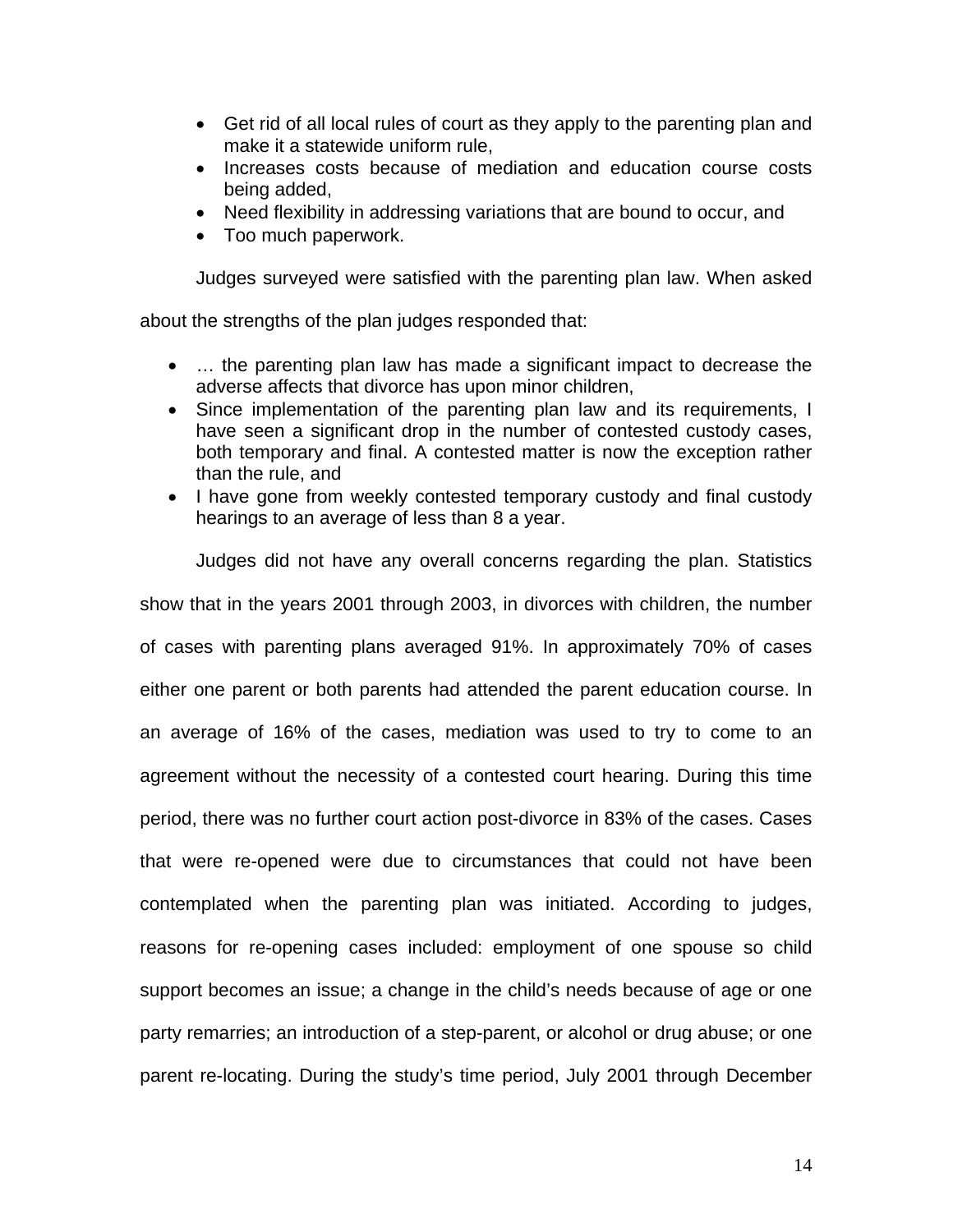2003, statistics indicate that 34% of cases were re-opened due to contempt issues – failure to obey a court order. Almost 25% of all re-opened cases were due to child support issues. Only 18% of re-opened cases were due to residential parenting issues. Parenting plans were determined by the court, and not by parental agreement, in 23% of the cases in 2001. In 2003, they were court determined in only 8% of the cases.

Clerks (often the first person in the court system that many parents see) reported there was less confusion among parents concerning their children since the implementation of the parenting plan law. The clerks also observed there were less post-divorce issues. Statistics noted above support these contentions.

Mediators surveyed indicated that when the parents are familiar with the parenting plan process they are more apt to work together to obtain mutually agreed upon decisions concerning the children. The fact that 74% of the mediated cases resulted in partial or total mediated parenting plans when the parents had also attended the parenting education class is consistent with that observation.

Parenting plan coordinators noted that the parenting plan process is in fact doing as the legislature intended and requiring parents to address residential, emotional, and stability issues for the children. Coordinators' concerns focused on: the lack of uniformity of the plans and enforcement throughout the state; the perception of attorneys and clerks of added paperwork; and the lack of education on the part of the parents and attorneys about the process.